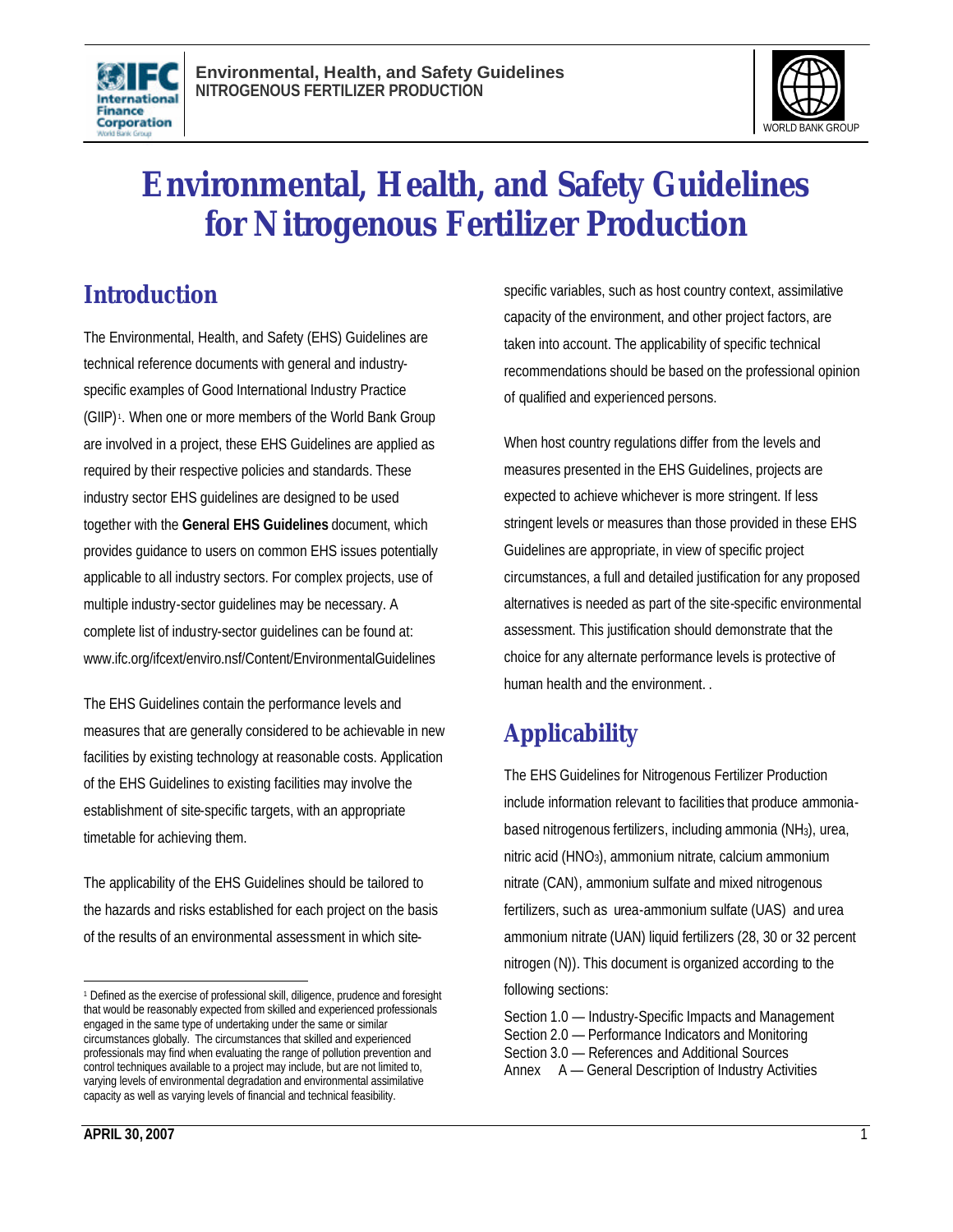



# **1.0 Industry-Specific Impacts and Management**

The following section provides a summary of the most significant EHS impacts associated with nitrogenous fertilizer facilities which occur during the operational phase, along with recommendations for their management. Recommendations for the management of EHS issues common to most large industrial facilities during construction and decommissioning phases are provided in the **General EHS Guidelines**.

# **1.1 Environment**

Potential environmental issues associated with nitrogenous fertilizer manufacturing include the following:

- Air emissions
- **Wastewater**
- Hazardous materials
- **Wastes**
- Noise

#### **Air Emissions**

Air emissions from nitrogenous fertilizer manufacturing facilities typically consist of greenhouse gases (GHGs – typically carbon dioxide and nitrous oxide), other gaseous inorganic compunds, and particulate emissions, especially particulate matter less than 10 microns in aerodynamic diameter (PM10) from prilling.

Guidance for the management of small combustion source emissions with a capacity of up to 50 megawatt thermals (MWth), including guidelines for exhaust emissions, is provided in the **General EHS Guidelines**.

#### *Process Emissions from Ammonia Production*

Process emissions from ammonia plants consist mainly of natural gas, hydrogen  $(H<sub>2</sub>)$ , carbon dioxide  $(CO<sub>2</sub>)$ , ammonia  $(NH<sub>3</sub>)$ , and carbon monoxide  $(CO)$ . Hydrogen sulfide  $(H<sub>2</sub>S)$  may be present depending on the fuel used. Fugitive emissions of NH3 from storage tanks, valves, flanges, and tubing may also occur, especially during transportation or transfer. Non-routine emissions associated with process upsets or accidents may contain natural gas, carbon monoxide (CO), hydrogen (H2), carbon dioxide (CO2), volatile organic compounds (VOCs), nitrogen oxide  $(NO<sub>X</sub>)$ , and  $NH<sub>3</sub>$ .

Emission prevention and control measures include the following:

- Use synthesis NH3 purge gas treatment to recover NH3 and H<sub>2</sub> before combustion of the remainder in the primary reformer;
- Increase the residence time for off-gas in the hightemperature zone of the primary reformer;
- Ammonia emissions from relief valves or pressure control devices from vessels or storages should be collected and sent to a flare or to wet scrubber;
- Install leak detection methods to detect fugitive emissions of ammonia from process and storage;
- Implement maintenance programs, particularly in stuffing boxes on valve stems and seals on relief valves, to reduce or eliminate releases.

Carbon dioxide (CO<sub>2</sub>) removal in ammonia production facilities generates concentrated CO<sub>2</sub> emissions. Ideally, ammonia and urea facilities are integrated, whereby the ammonia processderived CO<sub>2</sub> can be consumed almost completely if the produced ammonia is transformed into urea. In addition, production of nitrogenous fertilizers is an energy intensive process typically requiring significant use of energy from fossil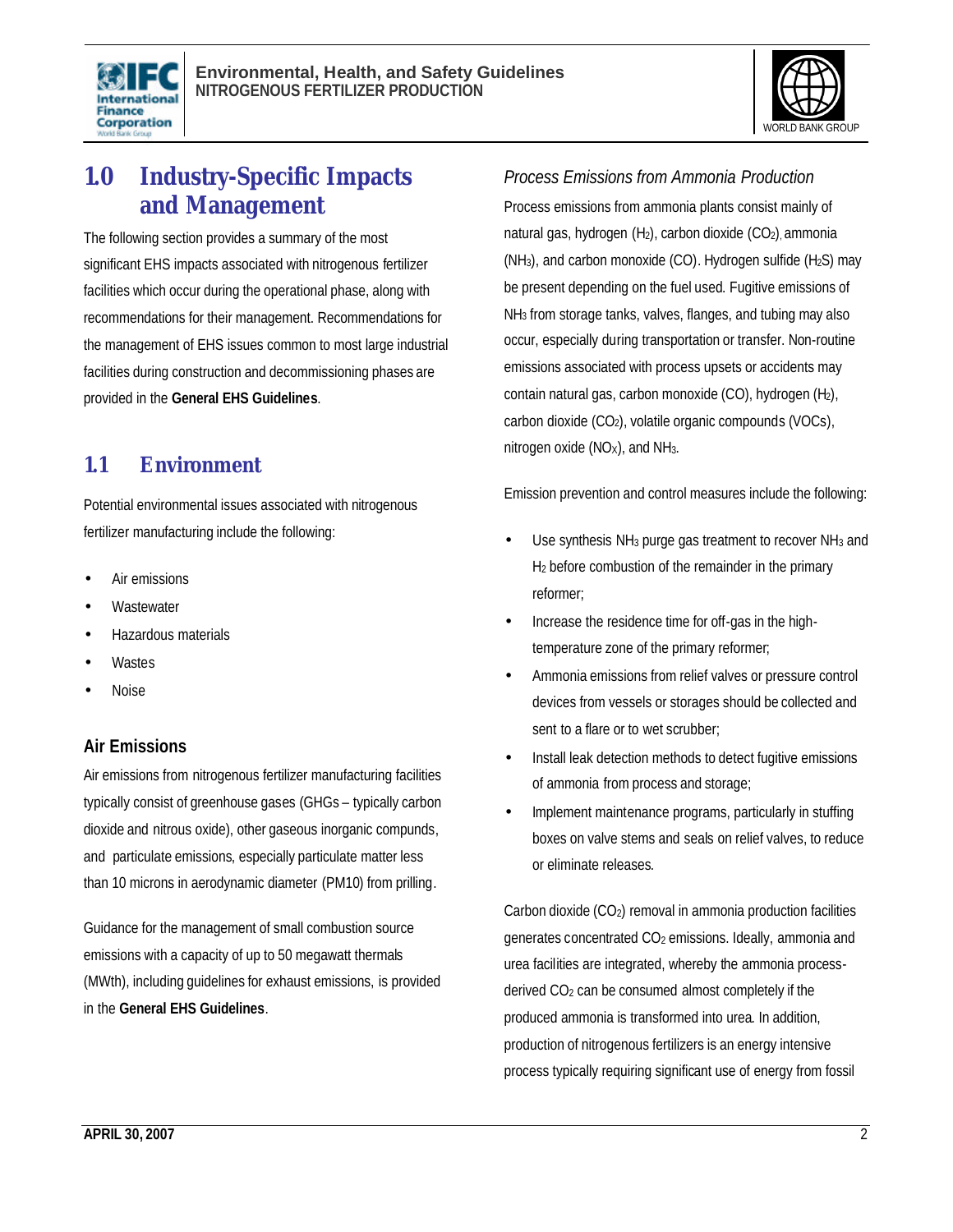



fuels, and resulting in significant generation of greenhouse gases. Recommendations for the management of GHGs, in addition to energy efficiency and conservation, are addressed in the **General EHS Guidelines**.

# *Process Emissions from Urea Production*

Process emissions from urea plants consist mainly of ammonia  $(NH<sub>3</sub>)$  and dust. Fugitive emissions of  $NH<sub>3</sub>$  from tanks, valves, flanges, and tubing may also occur. Prilling towers and granulators are a major source of emission of urea dust. The final product is prilled or granulated requiring a large volume of cooling air, which is subsequently discharged to the atmosphere.

Recommended emission prevention and control measures include the following:

- Reduction of dust emissions by producing granular rather than prilled product;
- Installation of prilling towers with natural draft cooling instead of towers with forced/induced draft air cooling;
- Scrubbing of off-gases with process condensate prior to discharge to atmosphere, and reprocessing the recovered urea solution; 2
- Use of baghouse filters to prevent the emission of dust laden air from transfer points, screens, bagging machines, etc., coupled with an urea dust dissolving system which allows recycling of urea to the process;
- Flash melting of solid urea over-size product which allows urea recycling to the process;
- Collection of solid urea spillages on a dry basis, avoiding washing of surfaces;
- Connection of both safety relief valves/seals of the ammonia/urea pumps, and tank vents to a flare.

### *Process Emissions from Nitric Acid Manufacturing*

Process emissions from nitric acid plants consist primarily of nitric oxide (NO), nitrogen dioxide (NO $_2$ ), and nitrogen oxide (NOx) from the tail gas of the acid absorptioin tower, nitrous oxide  $(N_2O)$ , trace amounts of nitric acid  $(MNO_3)$  mist from the filling of acid storage tanks, and ammonia (NH3).

Recommendations to prevent and control NOx emissions include the following:

- Ensure that a sufficient air supply is provided to the oxidizer and absorber;
- Ensure that high pressure conditions are maintained, especially in nitric acid production absorption columns;
- Prevent high temperatures in the cooler-condenser and absorber;
- Develop a maintenance program to prevent operation with faulty equipment such as compressors or pumps that lead to lower pressures and leaks, and decrease plant efficiency;
- Reduce  $NO<sub>X</sub>$  emissions by increasing the efficiency of the existing process absorption tower or incorporating an additional absorption tower;<sup>3</sup>
- Apply a catalytic reduction process to treat tail gases from the absorption tower; 4

 $\overline{a}$ 

l <sup>2</sup> Wet scrubbers can achieve an efficiency of 98 percent for dust removal (see IPPC BREF (2006)). The low partial pressure of NH3 present in the discharged air results in low NH<sub>3</sub> scrubbing/recovery efficiencies. Efficiency can be increased by acidification and the resultant ammonia solution should be then reused in the process

<sup>&</sup>lt;sup>3</sup> Efficiency can be improved by increasing the number of absorber trays, operating the absorber at higher pressures, or cooling the weak acid liquid in the absorber.

<sup>4</sup> Tail gases may be heated to ignition temperature, mixed with fuel (e.g., natural gas, hydrogen, naphtha, carbon monoxide, or ammonia) and passed over a catalyst bed (e.g., vanadium pentoxide, platinum, zeolite) (IPPC BREF (2006)). Catalytic reduction can achieve better  $NO<sub>x</sub>$  reduction than extended absorption.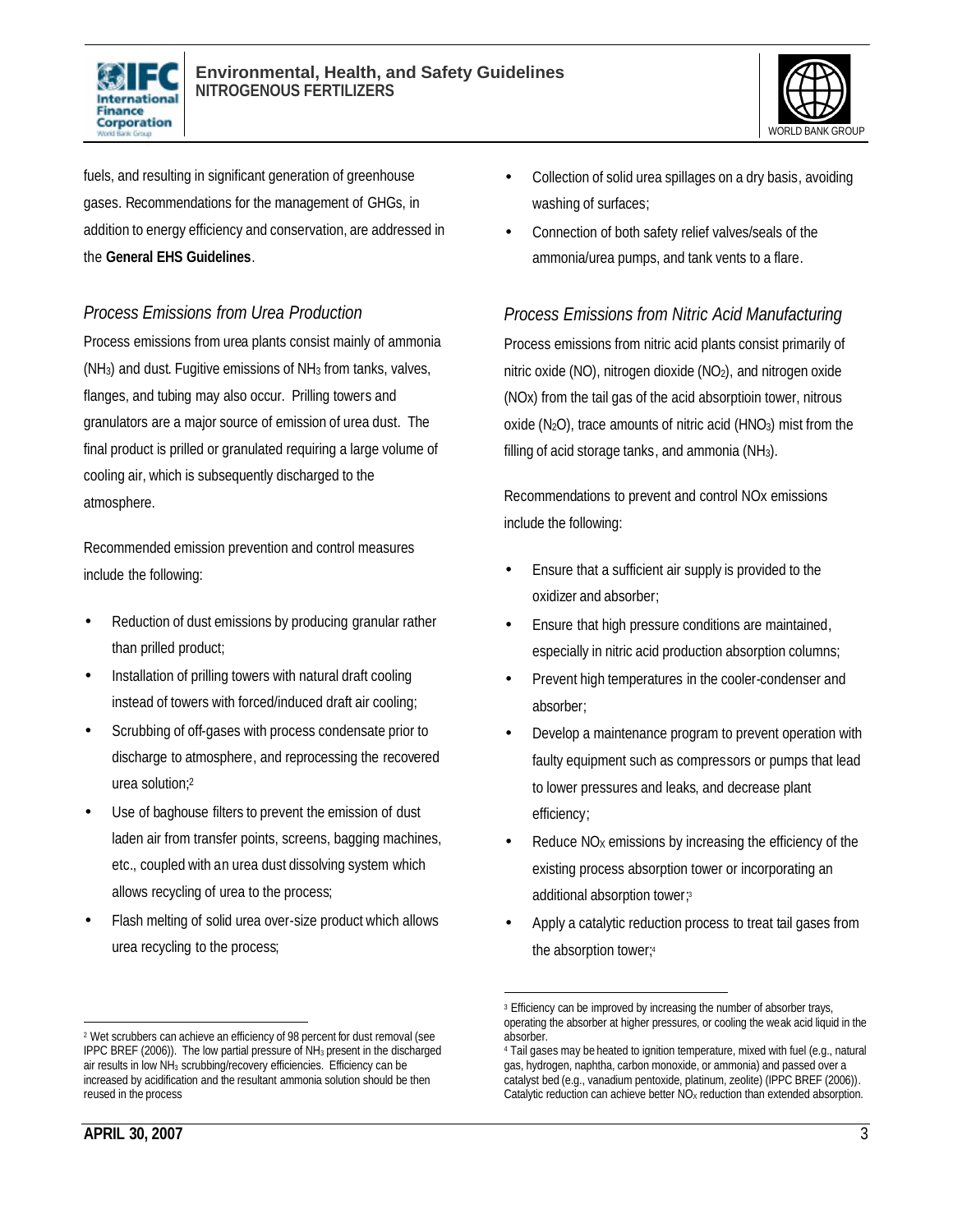



- Install active molecular sieves to catalytically oxidize NO to NO<sub>2</sub> and selectively adsorb NO<sub>2</sub>, returning the thermally stripped NO<sub>2</sub> to the absorber;<sup>5</sup>
- Install wet scrubbers with an aqueous solution of alkali hydroxides or carbonates, ammonia, urea, potassium permanganate, or caustic chemicals (e.g. caustic scrubbers with sodium hydroxide, sodium carbonate, or other strong bases), recovering NO and NO2 as nitrate or nitrate salts. 6

Recommendations to prevent and control N<sub>2</sub>O emissions include the following:

- Install selective catalytic reduction (SCR) units operating around 200°C with various catalysts (platinum, vanadium pentoxide, zeolites, etc.) or, less frequently, non-selective catalytic reduction (NSCR) units;
- Integrate a decomposition chamber in the burner to reduce the production of N2O by increasing the residence time in the oxidation reactor; 7
- Use a selective de-N<sub>2</sub>O catalyst in the high temperature zone (between 800 and 950 °C) of the oxidation reactor;<sup>8</sup>
- Install a combined  $N_2O$  and  $NO_x$  abatement reactor between the final tail gas heater and the tail gas turbine. The reactor consists of two catalyst layers (Fe zeolite) and an intermediate injection of NH3.<sup>9</sup>

Acid mist emissions should not occur from the tail-gas of a properly operated plant. Small amounts, which may be present in the absorber exit gas streams, should be removed by a

 $\overline{a}$ 

9 Ibid.

separator or collector prior to entering the catalytic reduction unit or expander.

### *Process Emissions from Ammonium Nitrate and Calcium Ammonium Nitrate Manufacturing*

Process emissions consist mainly of ammonia and dust from neutralizers, evaporators, prill towers, granulators, driers and coolers. Fugitive emissions of ammonia arise from storage tanks and process equipment.

Recommendations to prevent and control emissions include the following:

- Install steam droplet separation techniques (e.g., knitted wire, mesh demister pads, wave plate separators and fiber pad separators using, for example, polytetrafluoroethylene (PTFE) fibers) or scrubbing devices (e.g., packed columns, venturi scrubbers and irrigated sieve plates) to reduce emissions of ammonia and ammonium nitrate in the steam from neutralizers and evaporators. <sup>10</sup> A combination of droplet separators and scrubbers should be used to remove ammonium nitrate particulate emissions. Nitric acid should be used to neutralize any free ammonia;
- Treat and re-use contaminated condensate using techniques including stripping with air or steam with the addition of alkali to liberate ionized ammonia if required, or use distillation and membrane separation processes such as reverse osmosis;11
- Adopt the lowest practical melt temperature to reduce emissions of ammonia and ammonium nitrate (and calcium carbonate in calcium ammonium nitrate (CAN) production) from prilling and granulation emissions;

l <sup>10</sup> Ibid. 11 Ibid.

<sup>&</sup>lt;sup>5</sup> This approach may require special provisions to control fouling of the sieve bed.

<sup>6</sup> Although effective, this control option may have high costs and not be financially feasible under normal circumstances. Any cost evaluations should include the treatment of the spent scrubbing solution.

<sup>7</sup> IPPC BREF (2006)

<sup>8</sup> Ibid.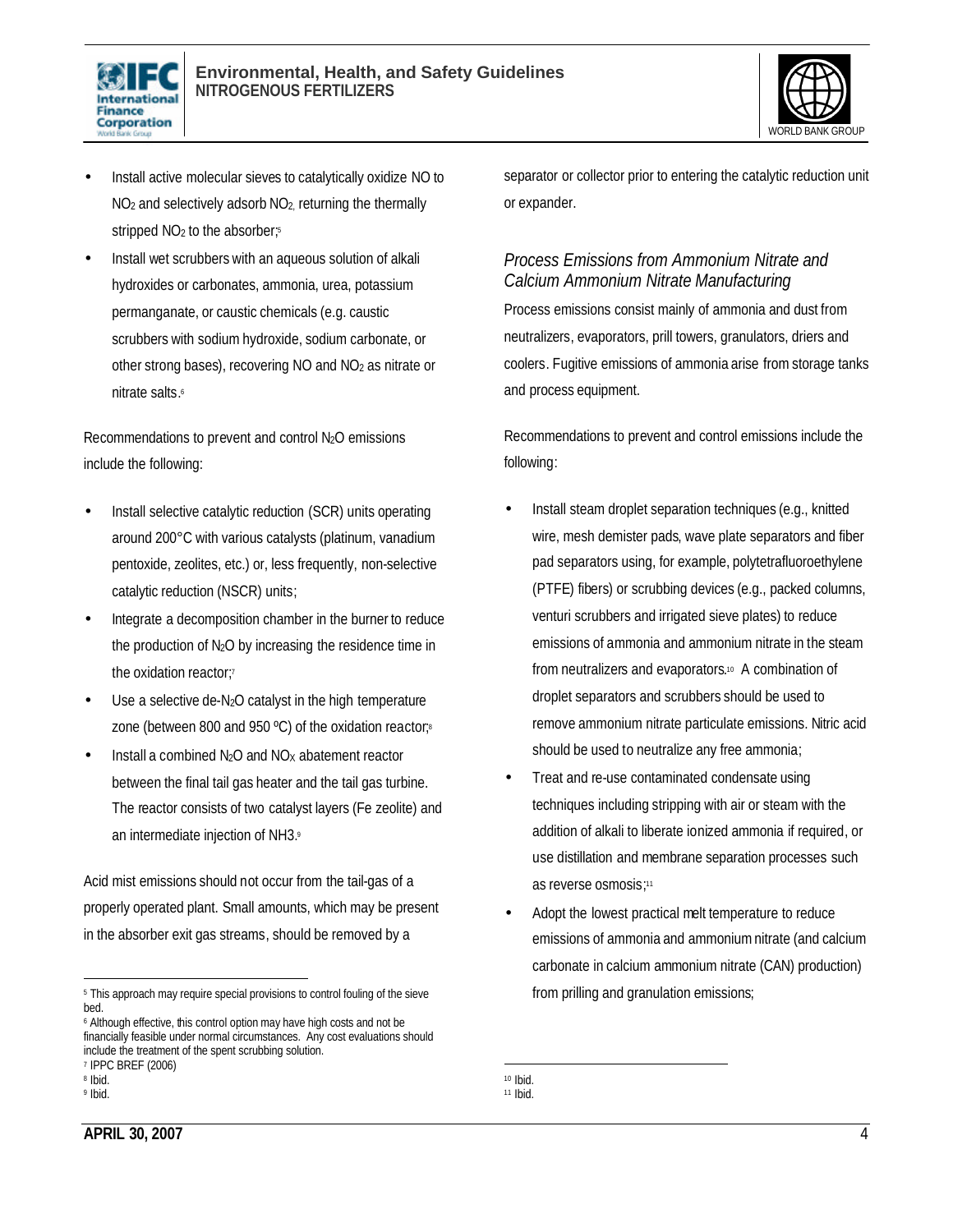



- Remove ammonia emissions from prilling and granulation by neutralization in a wet scrubber. Wet scrubbers normally use an acid circulating solution. The solution from a wet scrubber will normally be recycled to the process;
- Remove ammonium nitrate fumes from prilling through scrubbing;
- Remove small particles of ammonium nitrate (miniprills), carried out with the air stream through cyclones, bag filters and wet scrubbers;
- Adopt an enclosed granulation process instead of prilling technique where feasible;<sup>12</sup>
- Install an extraction, capture and filter system for ventilation air from areas with dust-generating product-handling activities to prevent fugitive emissions.of particulates.

#### **Wastewater**

#### *Industrial Process Wastewater*

Process water discharges from nitrogenous fertilizer manufacturing plants are limited typically to acid wash from scheduled cleaning activities and purges, effluents from wet scrubbers, accidental releases, leaks of small quantities of liquids from product storage tanks, and acidic and caustic effluents from the boiler feed water preparation.

# *Effluents from Ammonia Plants*

During normal operations, plant discharges may include releases of process condensates or scrubbing effluents of waste gases containing ammonia and other byproducts. Process condensates typically arise from condensation between shift reactors and absorption of carbon dioxide, and from carbon

dioxide overheads. Such condensates may contain ammonia, methanol, and amines (e.g., methylamines, dimethylamines and trimethylamines). In partial oxidation, soot and ash removal may impact water discharges if not handled adequately.

Recommended pollution prevention and control measures include the following:

- Condensates should be steam-stripped to reduce the ammonia content, and re-used as boiler make-up water after an ion exchange treatment or sent to a wastewater treatment plant for treatment with other amoniacal streams. Steam-stripper emissions may require additional ammonica emissions controls;
- Ammonia absorbed from purge and flash gases should be recovered in a closed loop to avoid the occurrence of aqueous ammonia emissions;
- Soot from gasification in partial oxidation processes should be recovered and recycled to the process.

# *Effluents from Urea Plants*

An urea plant generates a significant stream of process water containing  $NH_3$ ,  $CO_2$  and urea (e.g., a 1,000 tons per day (t/d) plant generates approximately 500 cubic meters per day (m<sup>3</sup> /d) of process water). Other sources are ejector steam, flush, and seal water.

Recommended pollution prevention and control measures include the following:

- Improve evaporation heater/separator design to minimize urea entrainment;
- Remove  $NH_3$ ,  $CO_2$ , and urea from the process water in a process water treatment unit, and recycle the gases to the synthesis to optimize raw material utilization and reduce effluents;

l 12 Granulation requires a more complicated process, but the quantity of air to be treated is smaller than in prilling, and abatement equipment needed is less sophisticated. Ammonium nitrate particles are coarser and can be abated with a combination of dry cyclones or bag filters and wet scrubbers, instead of more sophisticated candle filters.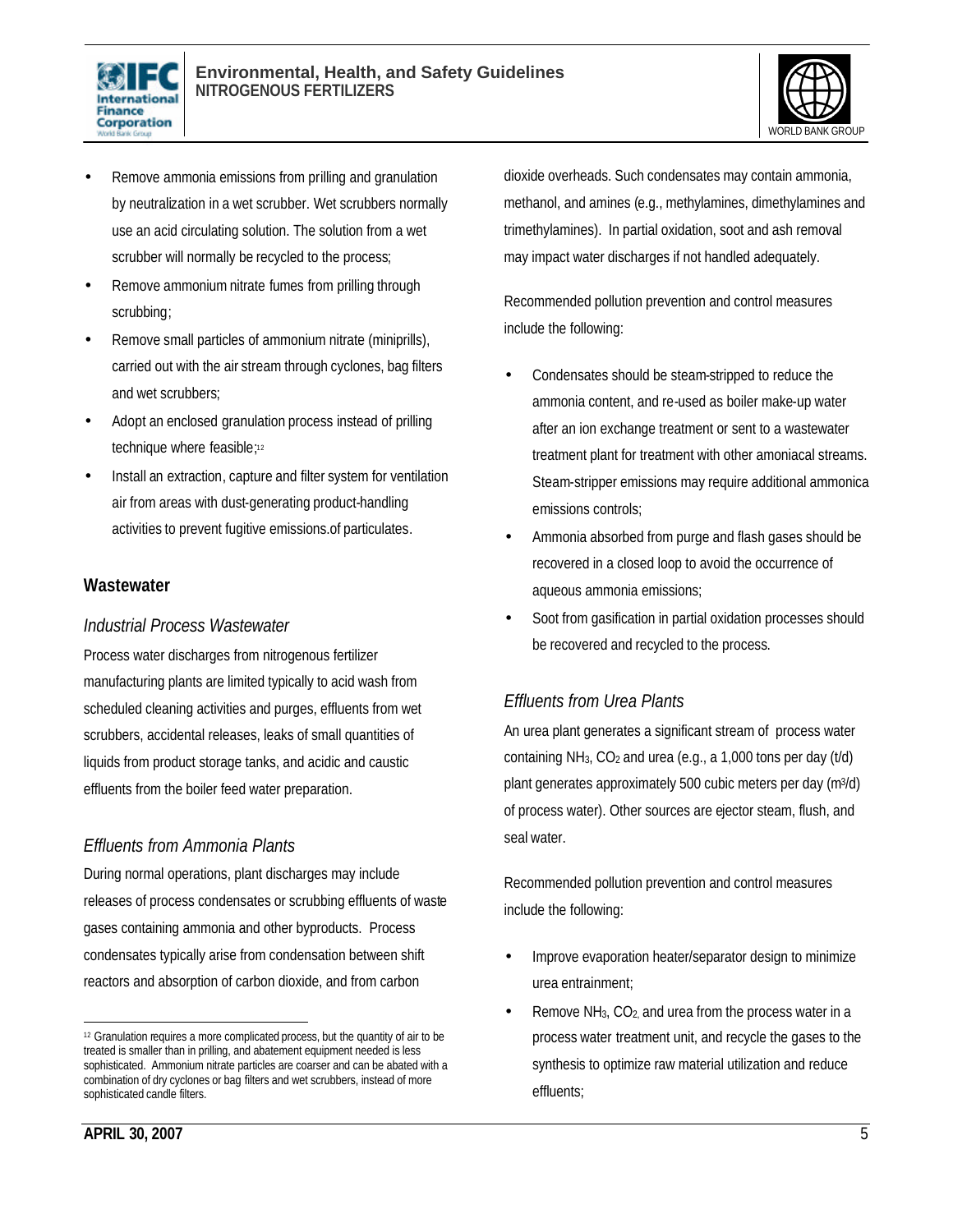



- Provide adequate storage capacity for plant inventory to prepare for plant upset and shutdown conditions;
- Install submerged tanks to collect plant washings and other contaminated streams from drains for recycling to process or conveying to the process water treatment unit.

# *Effluents from Nitric Acid Plants*

Liquid effluents from a nitric acid plant include the following:

- Dilute ammonium nitrite/ nitrate solution from periodic washing (typically once per day) of the  $NO<sub>X</sub>$  compressor and from the cooler-condenser drain for a period after plant start-up;
- Aqueous ammonia solution from evaporator blowdown;
- Blow-down of water containing dissolved salts from the steam drum;
- Occasional emissions from the purging and sampling of nitric acid solutions.

Recommended pollution prevention and control measures include the following:

- Steam-inject the NO<sub>x</sub> compressor to avoid any liquid effluent;
- Arrange for acidification during start-up to avoid the need to drain the cooler-condenser;
- Conduct steam stripping to recover the ammonia into the process and limit emissions of aqueous ammonia from the evaporator blowdown.

#### *Effluents from Ammonium Nitrate (AN) and Calcium Ammonium Nitrate (CAN) Plants*

Ammonium nitrate (AN) / calcium ammonium nitrate (CAN) plants produce a surplus of water to be treated for discharge or possibly recycled to other units in the nitrogenous fertilizers

production complex. Their process effluents typically include condensates containing up to 1percent ammonia and up to 1percent ammonium nitrate from reactors (neutralizers) and evaporator boil-off, and ammonium nitrate and nitric acid from plant wash-down. Unabated emissions into water can be up to 5,000mg AN as N/l and 2,500mg NH3 as N/l (6 and 3 kilograms per ton (kg/t) of product respectively).<sup>13</sup>

Pollution prevention and control measures for AN/CAN plants include the following:

- Internally recovery of ammonium nitrate and ammonia (e.g. scrubber liquor from the granulation plant air cleaning section being recycled through the further evaporation stages on the granulation plant);
- Integrate AN/CAN plants with nitric acid production;
- Treat steam contaminated with ammonia or ammonium nitrate, before condensation, by droplet separation techniques and scrubbing devices (as discussed under Air Emissions in this document);
- Treat process water (condensate) by stripping with air or steam with the addition of alkali to liberate ionized ammonia as needed; ion exchange; distillation; or membrane separation processes.

# *Process Wastewater Treatment*

Techniques for treating industrial process wastewater in this sector include filtration for separation of filterable solids; flow and load equalization; sedimentation for suspended solids reduction using clarifiers; ammonia and nitrogen removal using physical-chemical or biological nitrification-denitrification treatment methods; dewatering and disposal of residuals in designated waste landfills. Additional engineering controls may

<sup>1</sup> 13 IPPC BREF (2006)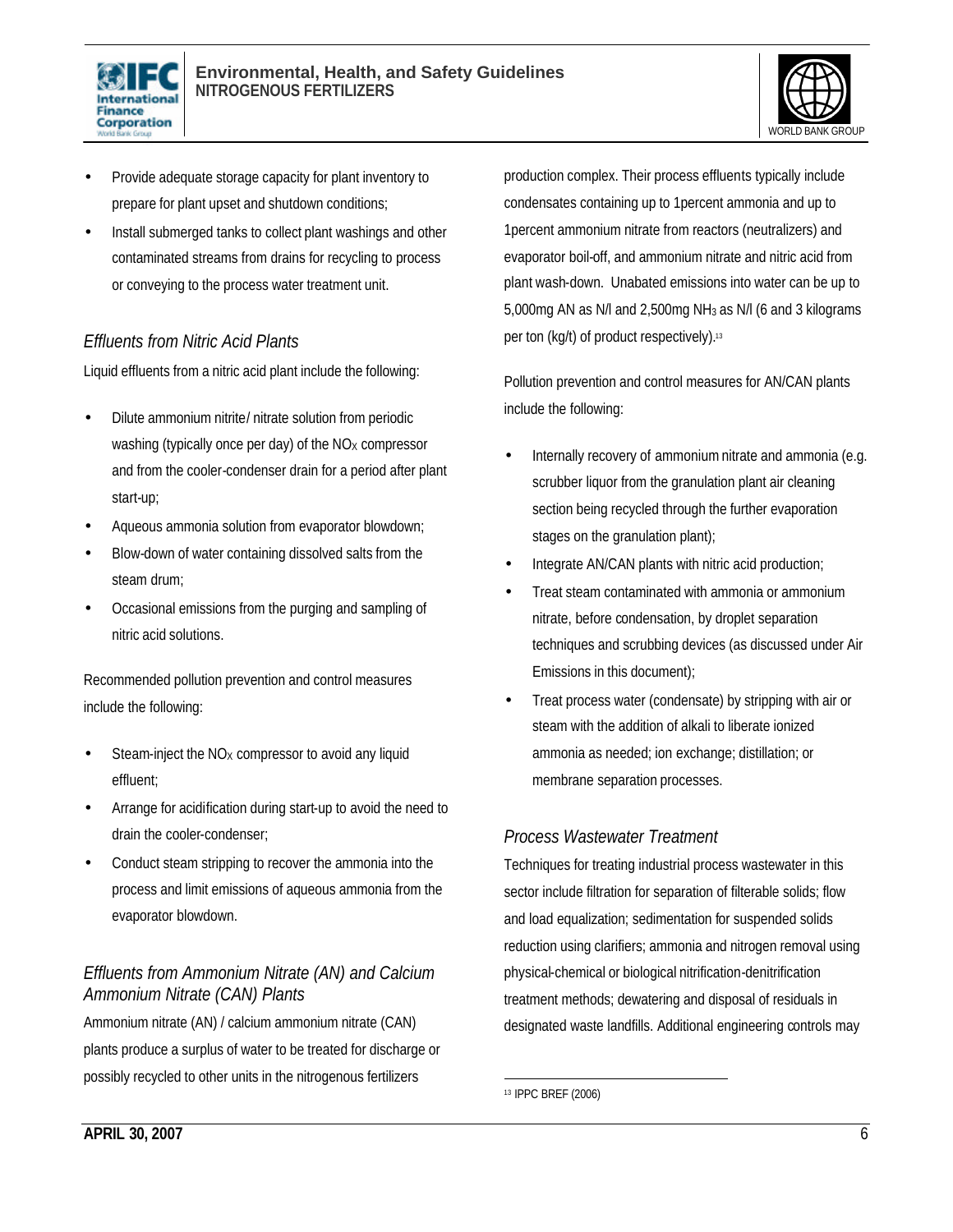



be required for capturing ammonia from air stripping operations and for odor control.

Management of industrial wastewater and examples of treatment approaches are discussed in the **General EHS Guidelines**. Through use of these technologies and good practice techniques for wastewater management, facilities should meet the Guideline Values for wastewater discharge as indicated in the relevant table of Section 2 of this industry sector document.

*Other Wastewater Streams & Water Consumption*

Guidance on the management of non-contaminated wastewater from utility operations, non-contaminated stormwater, and sanitary sewage is provided in the **General EHS Guidelines**. Contaminated streams should be routed to the treatment system for industrial process wastewater. Recommendations to reduce water consumption, especially where it may be a limited natural resource, are provided in the **General EHS Guidelines**.

#### **Hazardous Materials**

Nitrogenous fertilizer facilities use and manufacture significant amounts of hazardous materials, including raw materials and intermediate/final products. The handling, storage, and transportation of these materials should be managed properly to avoid or minimize the environmental impacts. Recommended practices for hazardous material management, including handling, storage, and transport, are presented in the **General EHS Guidelines**.

#### **Wastes**

The most common hazardous wastes produced by these facilities are spent catalysts after their replacement in scheduled turnarounds of gas desulphurization, ammonia plants, and nitric

acid plants.<sup>14</sup> The most common non-hazardous wastes are nitrogen-containing dust particulates from prilling and granulators dust control systems.

Recommended management strategies for spent catalysts include the following:

- Proper on-site management, including submerging pyrophoric spent catalysts in water during temporary storage and transport until they can reach the final point of treatment to avoid uncontrolled exothermic reactions;
- Return to the manufacturer for regeneration or recovery;
- Off-site management by specialized companies that can recover the heavy or precious metals through recovery and recycling processes whenever possible, or who can otherwise manage spent catalysts or their non-recoverable materials according to hazardous and non-hazardous waste management recommendations presented in the **General EHS Guidelines**.

Recommended management strategies for recovered dust and off-spec products include the following:

- Recycling to their specific production units or to fertilizer mixing units in the manufacturing plant;
- Providing to third party users (merchants and farmers) for their subsequent utilization.<sup>15</sup>

Storage and handling of hazardous and non-hazardous wastes should be conducted in a way consistent with good EHS practice for waste management, as described in the **General EHS Guidelines**.

1

<sup>14</sup> An ammonia plant with a capacity of 1,500 tons per day may generate about 50 m<sup>3</sup> /yr of spent catalyst.

<sup>&</sup>lt;sup>15</sup> Fertilizer regulations in the European Union (EU) and other countries include requirements on the quality of ammonium nitrate that should be followed in case of reuse of this byproduct. Guidance is provided for producers, importers, distributors and merchants by EFMA (2003 and 2004).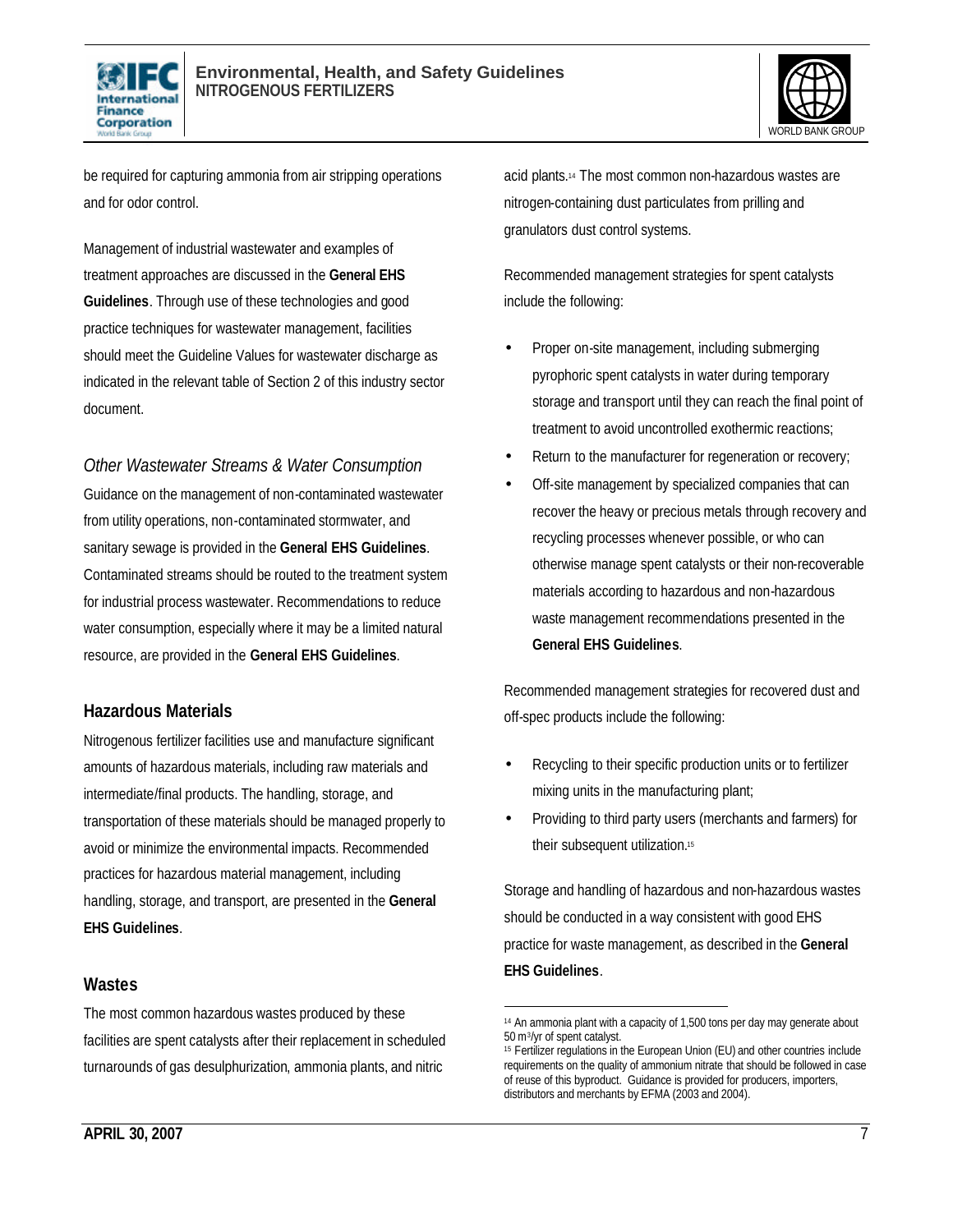



#### **Noise**

Typical sources of noise emissions include large size rotating machines such as compressors and turbines, pumps, electric motors, air coolers, rotating drums, spherodizers, conveyors belts, cranes, fired heaters, and from emergency depressurization. Guidance on noise control and minimization is provided in the **General EHS Guidelines**.

# **1.2 Occupational Health and Safety**

The occupational health and safety issues that may occur during the construction and decommissioning of nitrogenous fertilizer facilities are similar to those of other industrial facilities, and their management is discussed in the **General EHS Guidelines**.

Facility-specific occupational health and safety issues should be identified based on job safety analysis or comprehensive hazard or risk assessment, using established methodologies such as a hazard identification study [HAZID], hazard and operability study [HAZOP], or a quantitative risk assessment [QRA]. As a general approach, health and safety management planning should include the adoption of a systematic and structured approach for prevention and control of physical, chemical, biological, and radiological health and safety hazards described in the **General EHS Guidelines**.

The most significant occupational health and safety hazards occur during the operational phase of a nitrogenous fertilizer facility and primarily include:

- Process Safety
- Chemical hazards
- Fire and explosion hazards.
- Ammonia storage

### **Process Safety**

Process safety programs should be implemented, due to industry-specific characteristics, including complex chemistry reactions, use of hazardous materials (e.g., toxic, reactive, flammable or explosive compounds) and multi-step organic synthesis reactions are conducted.

Process safety management includes the following actions:

- Physical hazard testing of materials and reactions;
- Hazard analysis studies to review the process chemistry and engineering practices, including thermodynamics and kinetics;
- Examination of preventive maintenance and mechanical integrity of the process equipment and utilities;
- Worker training;
- Development of operating instructions and emergency response procedures.

# **Chemical Hazards**

Toxic chemicals in the nitrogenous fertilizer facilities include ammonia, nitric acid vapor , gaseous formaldehyde, and urea or AN dust. Threshold values associated with specific health effects can be found in internationally published exposure guidelines (see Monitoring below).

Recommendations to prevent and control the exposures include the following:

- Installation of gas detectors in hazard areas, wherever possible;
- Avoid nitric acid spills or take precautions to control and minimize them. Nitric acid is highly corrosive and any form of dermal contact should be avoided;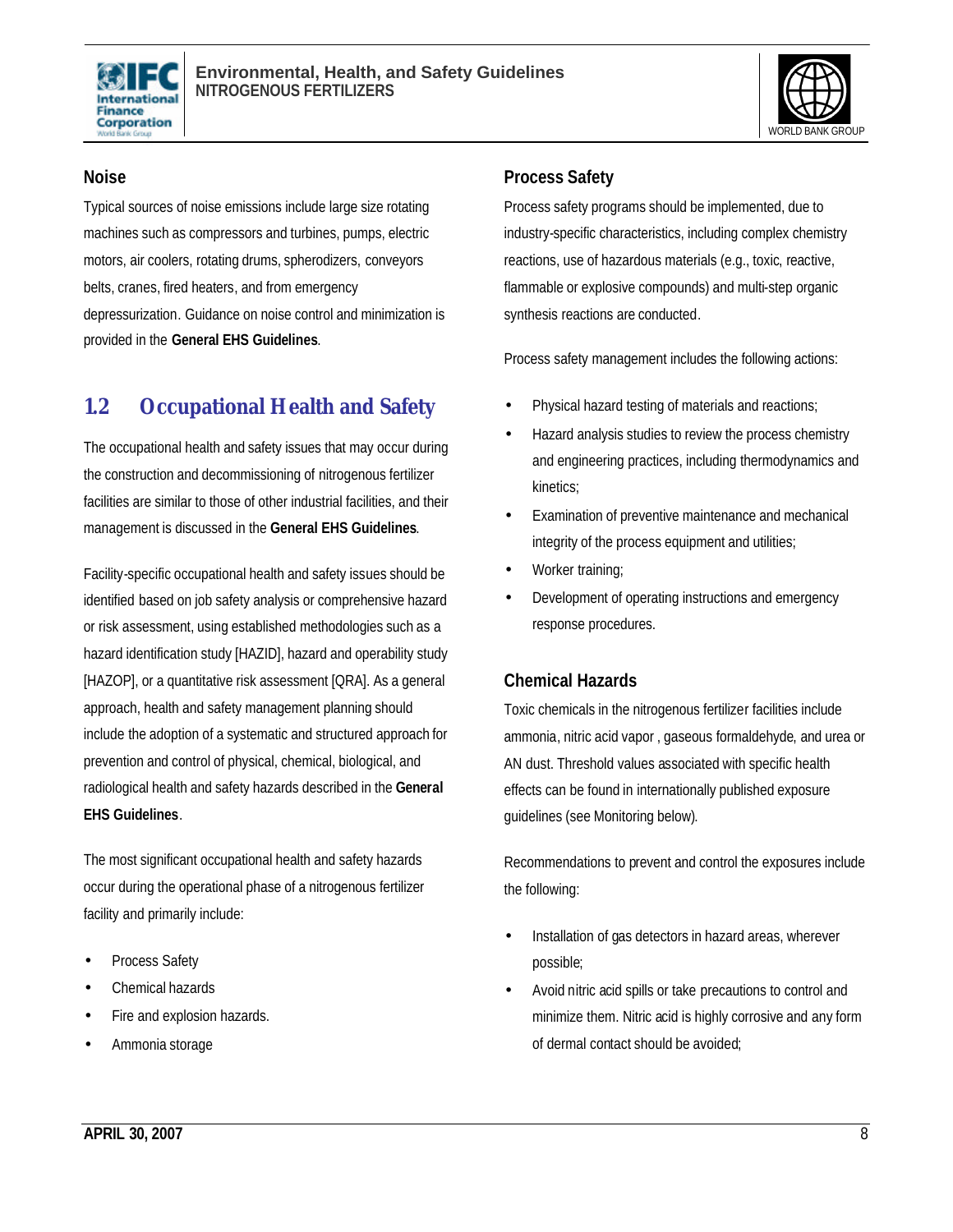



- Provide adequate ventilation in all areas where ammonia, nitric acid and aqueous formaldehyde is handled;
- Provide air extraction and filtration in all indoor areas where urea and AN dust can be generated.

### **Fire and Explosions**

Common causes of fire and explosions in nitrogenous facilities include:

- Fires and explosions due to accidental release of synthetic gas in ammonia plants;
- Formation of explosive gas mixture in the inert gas scrubbers and ammonia release in urea facilities;
- Explosions of air/ammonia mixture and nitrite/nitrate salts in nitric acid plants;
- Initiation of fire and explosion by ammonium nitrate, an oxidizing agent in the AN plants;
- Fires of fertilizer products or dust contaminated with oil or other combustible materials in the presence of a heat source.

Recommendations to prevent and control fire and explosion hazards include the following:

- Install leak detection units and other devices (alarm detection systems, such as automatic pH monitoring in nitric acid plants) to detect releases early;
- Segregate process areas, storage areas, utility areas, and safe areas, and adopting of safety distances.<sup>16</sup>
- Limit the inventory which may be released through isolation of large inventories from facility operations, and isolation and blowdown of pressurized flammable gases inventories;
- Remove potential ignition sources;
- Implement procedures to avoid and control hazardous gas mixtures, for instance reducing below 10 parts per million (ppm) hydrogen content in  $CO<sub>2</sub>$  feed in urea plants,
- Control the ammonia-to-air ratio with automatic shut-off valves in nitric acid plants;
- Avoid pressurizing large quantities of nitric acid for loading/unloading;
- Use carbon austenitic stainless steel for nitric acid tanks. vessels and accessories;
- Design AN/CAN storage according to internationally recognized guidance and requirements. <sup>17</sup> These requirements generally cover the storage areas with respect to their structural and operational requirements. An adequate fire detection and fighting system should be installed;
- Remove or dilute the release and limiting the area affected by the loss of containment.

#### **Ammonia Storage**

The potential for toxic releases in handling and storage of liquid ammonia should be minimized by adopting the following measures:

- Avoid siting ammonia storage tanks close to installations where there is a risk of fire or explosion;
- Use refrigerated storage for large quantities of liquid ammonia since the initial release of ammonia in the case of line or tank failure is slower than in pressurized ammonia storage systems;
- Implement and maintain a specific Emergency Management Plan providing guidance on emergency

 $\overline{a}$ <sup>16</sup> Safety distances can be derived from site-specific safety analyses (e.g., API, NFPA). Refer also to IFA/EFMA Handbook for the Safe Storage of Ammonium Nitrate Based Fertilizers (1992) for guidance on design and operational management.

l <sup>17</sup> See EC Fertilizer Directives EC 76/116 and EC 80/876, and the COMAH Directive 96/82/EC.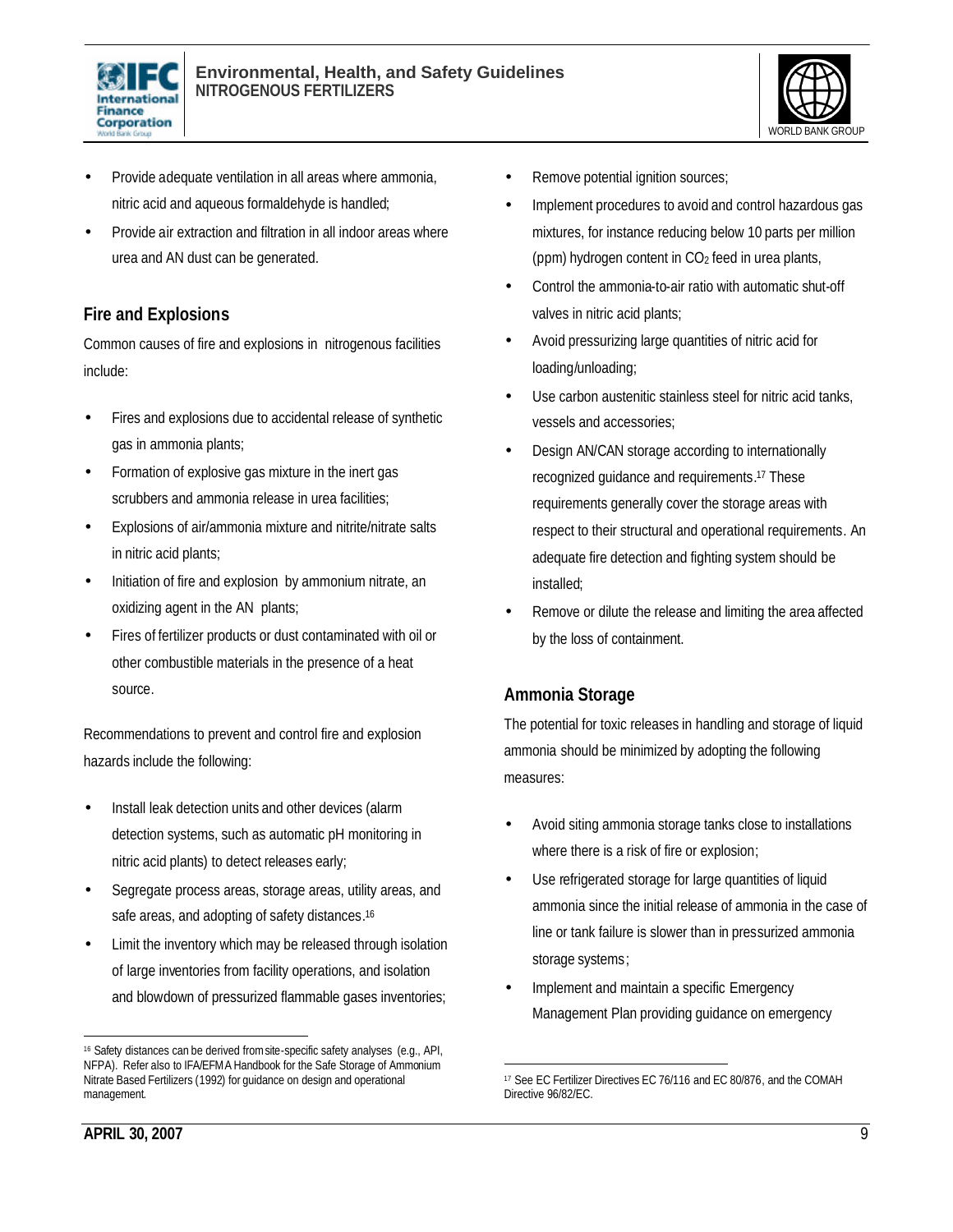



measures to protect both operators and local communities in the event of toxic ammonia releases.

decommissioning phases common to those of other large industrial facilities are discussed in the **General EHS Guidelines**.

# **1.3 Community Health and Safety**

The most significant community health and safety hazards during the operation of nitrogenous fertilizers facilities relate to:

- Management, storage and shipping of hazardous products (ammonia, nitric acid, ammonium nitrate), with potential for accidental leaks/releases of toxic and flammable gases;
- Disposal of wastes (off-spec products, sludge).

Plant design and operations should include safeguards to minimize and control hazards to the community, including the following measures:

- Identify reasonable design leak cases;
- Assess the effects of potential leaks on surrounding areas, including groundwater and soil pollution;
- Assess potential risks arising from hazardous material transportation and select the most appropriate transport routes to minimize risks to communities and third parties;
- Select plant location with respect to the inhabited areas, meteorological conditions (e.g. prevailing wind directions), and water resources (e.g., groundwater vulnerability). Identify safe distances between the plant area, especially the storage tank farms, and the community areas;
- Identify prevention and mitigation measures required to avoid or minimize community hazards;
- Develop an Emergency Management Plan with the participation of local authorities and potentially affected communities.

Additional guidance on the management of community health and safety impacts during the construction and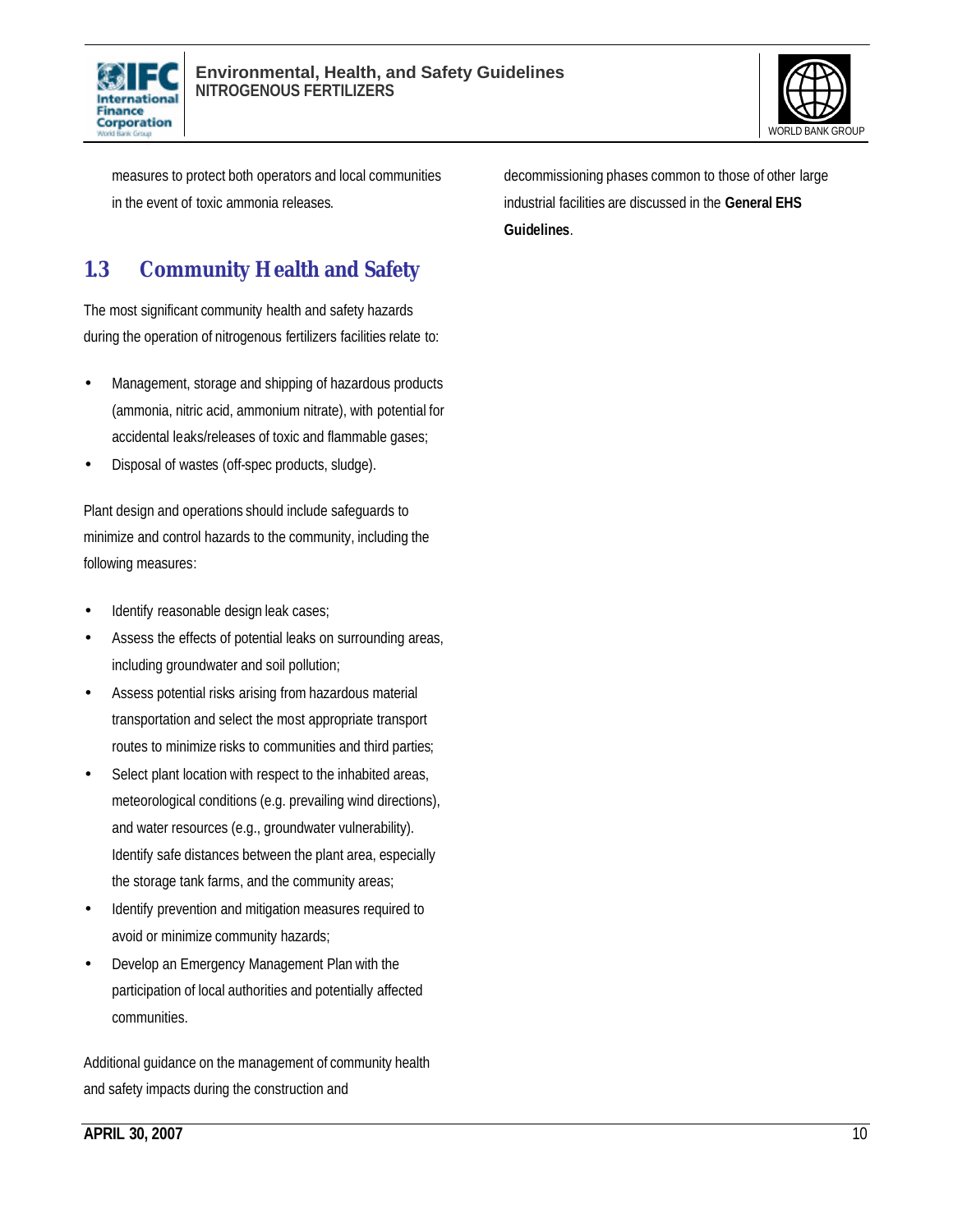



# **2.0 Performance Indicators and Monitoring**

# **2.1 Environment**

### **Emissions and Effluent Guidelines**

Tables 1 and 2 present emission and effluent guidelines for this sector. Guideline values for process emissions and effluents in this sector are indicative of good international industry practice as reflected in relevant standards of countries with recognized regulatory frameworks. These guidelines are achievable under normal operating conditions in appropriately designed and operated facilities through the application of pollution prevention and control techniques discussed in the preceding sections of this document.

Emissions guidelines are applicable to process emissions. Combustion source emissions guidelines associated with steam and power generation activities from sources with a capacity equal to or lower than 50 thermal megawatts thermal input (MWth) are addressed in the **General EHS Guidelines** with larger power source emissions addressed in the **EHS Guidelines for Thermal Power**. Guidance on ambient considerations based on the total load of emissions is provided in the **General EHS Guidelines**.

Effluent guidelines are applicable for direct discharges of treated effluents to surface waters for general use. Site-specific discharge levels may be established based on the availability and conditions in the use of publicly operated sewage collection and treatment systems or, if discharged directly to surface waters, on the receiving water use classification as described in the **General EHS Guidelines.** These levels should be achieved, without dilution, at least 95 percent of the time that the plant or unit is operating, to be calculated as a proportion of annual operating hours. Deviation from these levels in consideration of

specific, local project conditions should be justified in the environmental assessment.

# **Table 1. Air Emissions Levels for Nitrogenous Fertilizers Manufacturing Plants**

| <b>Pollutant</b>                                                                                                                   | <b>Unit</b>        | <b>Guideline</b><br>Value |  |
|------------------------------------------------------------------------------------------------------------------------------------|--------------------|---------------------------|--|
| Ammonia Plants <sup>1</sup>                                                                                                        |                    |                           |  |
| NH <sub>3</sub>                                                                                                                    | mg/Nm <sup>3</sup> | 50                        |  |
| <b>NO<sub>x</sub></b>                                                                                                              | mg/Nm <sup>3</sup> | 300                       |  |
| <b>PM</b>                                                                                                                          | mg/Nm <sup>3</sup> | 50                        |  |
| <b>Nitric Acid Plants</b>                                                                                                          |                    |                           |  |
| <b>NO<sub>x</sub></b>                                                                                                              | mg/Nm <sup>3</sup> | 200                       |  |
| N <sub>2</sub> O                                                                                                                   | mg/Nm <sup>3</sup> | 800                       |  |
| NH <sub>3</sub>                                                                                                                    | mg/Nm <sup>3</sup> | 10                        |  |
| <b>PM</b>                                                                                                                          | mg/Nm <sup>3</sup> | 50                        |  |
| Urea / UAN Plants                                                                                                                  |                    |                           |  |
| Urea (prilling/granulation)                                                                                                        | mg/Nm <sup>3</sup> | 50                        |  |
| NH <sub>3</sub> (prilling/granulation)                                                                                             | mg/Nm <sup>3</sup> | 50                        |  |
| <b>PM</b>                                                                                                                          | $\mathbf{u}$       | 50                        |  |
| <b>AN / CAN Plants</b>                                                                                                             |                    |                           |  |
| <b>PM</b>                                                                                                                          | mg/Nm <sup>3</sup> | 50                        |  |
| NH <sub>3</sub>                                                                                                                    | mg/Nm <sup>3</sup> | 50                        |  |
| Notes:<br>1. NO <sub>x</sub> in flue-gas from the primary reformer. The other emissions are from<br>process, prilling towers, etc. |                    |                           |  |

 $NO<sub>x</sub>$  in all types of plants: temperature 273K (0°C), pressure 101.3 kPa (1 atmosphere), oxygen content 3% dry for flue gas.

# **Resource Use, Energy Consumption, Emission and Waste Generation**

Table 3 provides examples of resource consumption/generation indicators for energy in this sector. Industry benchmark values are provided for comparative purposes only and individual projects should target continual improvement in these areas.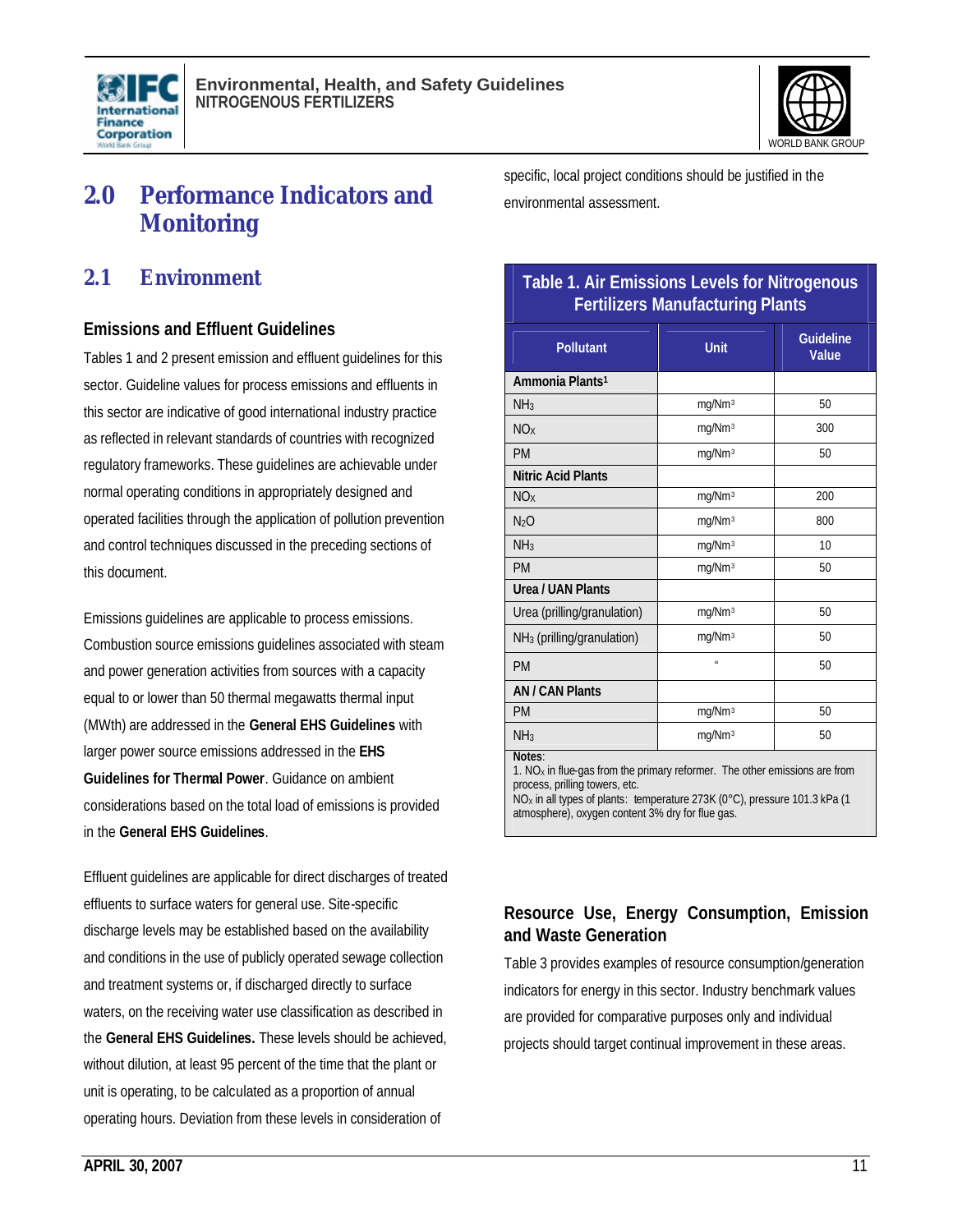



| Table 2. Effluents Levels for Nitrogenous, |
|--------------------------------------------|
| <b>Fertilizers Manufacturing Plants</b>    |

| <b>Pollutant</b>                       | <b>Unit</b>  | <b>Guideline</b><br>Value |
|----------------------------------------|--------------|---------------------------|
| pH                                     | S.U.         | $6-9$                     |
| Temperature Increase                   | $^{\circ}$ C | <3                        |
| <b>Ammonia Plants</b>                  |              |                           |
| NH <sub>3</sub>                        | mg/l         | 5                         |
| Total nitrogen                         | mq/1         | 15                        |
| <b>TSS</b>                             | mg/l         | 30                        |
| <b>Nitric Acid Plants</b>              |              |                           |
| NH <sub>3</sub>                        | mg/l         | 5                         |
| <b>Total Nitrogen</b>                  | mg/l         | 15                        |
| <b>TSS</b>                             | mg/l         | 30                        |
| <b>Urea Plants</b>                     |              |                           |
| Urea(prilling/granulation)             | mq urea/l    | $\mathbf{1}$              |
| NH <sub>3</sub> (prilling/granulation) | mg/l         | 5                         |
| <b>AN / CAN Plants</b>                 |              |                           |
| AN                                     | mg/l         | 100                       |
| NH <sub>3</sub>                        | mg/l         | 5                         |
| <b>Total Nitrogen</b>                  | mq/1         | 15                        |
| <b>TSS</b>                             | mq/1         | 30                        |

### **Table 3. Resource and Energy Consumption/Generation**

| <b>Product</b>                                                          | <b>Unit</b>                                         | <b>Industry Benchmark</b>          |  |
|-------------------------------------------------------------------------|-----------------------------------------------------|------------------------------------|--|
| Ammonia                                                                 | GJ lower heating value<br>(LHV)/ton NH <sub>3</sub> | 28.4 to 32.0 <sup>(1)</sup>        |  |
| Urea                                                                    | G.J/ton urea                                        | $0.4 - 0.45$ (1) (2)               |  |
| <b>AN/CAN</b>                                                           | KWh/ ton AN/CAN                                     | 25-60/10-50 (1) (2)                |  |
|                                                                         | kg Steam/ton AN/CAN                                 | $0 - 50/150 - 200$ (1)             |  |
| Nitric Acid<br>(Energy<br>Generation)                                   | GJ/ton HNO <sub>3</sub> (100%)                      | $2.4 - 1.6$ (2) (BAT -<br>Average) |  |
| Sources:<br>European Fertilizer Manufacturers Association (EFMA) (2000) |                                                     |                                    |  |

2. EU IPPC Reference Document on Best Available Techniques in Large Volume Inorganic Chemicals – Ammonia, Acids and Fertilizers Industries (2006)

#### **Environmental Monitoring**

Environmental monitoring programs for this sector should be implemented to address all activities that have been identified to have potentially significant impacts on the environment, during normal operations and upset conditions. Environmental monitoring activities should be based on direct or indirect indicators of emissions, effluents, and resource use applicable to the particular project.

Monitoring frequency should be sufficient to provide representative data for the parameter being monitored. Monitoring should be conducted by trained individuals following monitoring and record-keeping procedures and using properly calibrated and maintained equipment. Monitoring data should be analyzed and reviewed at regular intervals and compared with the operating standards so that any necessary corrective actions can be taken. Additional guidance on applicable sampling and analytical methods for emissions and effluents is provided in the **General EHS Guidelines**.

# **2.2 Occupational Health and Safety**

#### **Occupational Health and Safety Guidelines**

Occupational health and safety performance should be evaluated against internationally published exposure guidelines, of which examples include the Threshold Limit Value (TLV®) occupational exposure guidelines and Biological Exposure Indices (BEIs®) published by American Conference of Governmental Industrial Hygienists (ACGIH),18 the Pocket Guide to Chemical Hazards published by the United States National Institute for Occupational Health and Safety (NIOSH),<sup>19</sup> Permissible Exposure Limits (PELs) published by the Occupational Safety and Health Administration of the United

l

<sup>18</sup> Available at: http://www.acgih.org/TLV/ and http://www.acgih.org/store/

<sup>19</sup> Available at: http://www.cdc.gov/niosh/npg/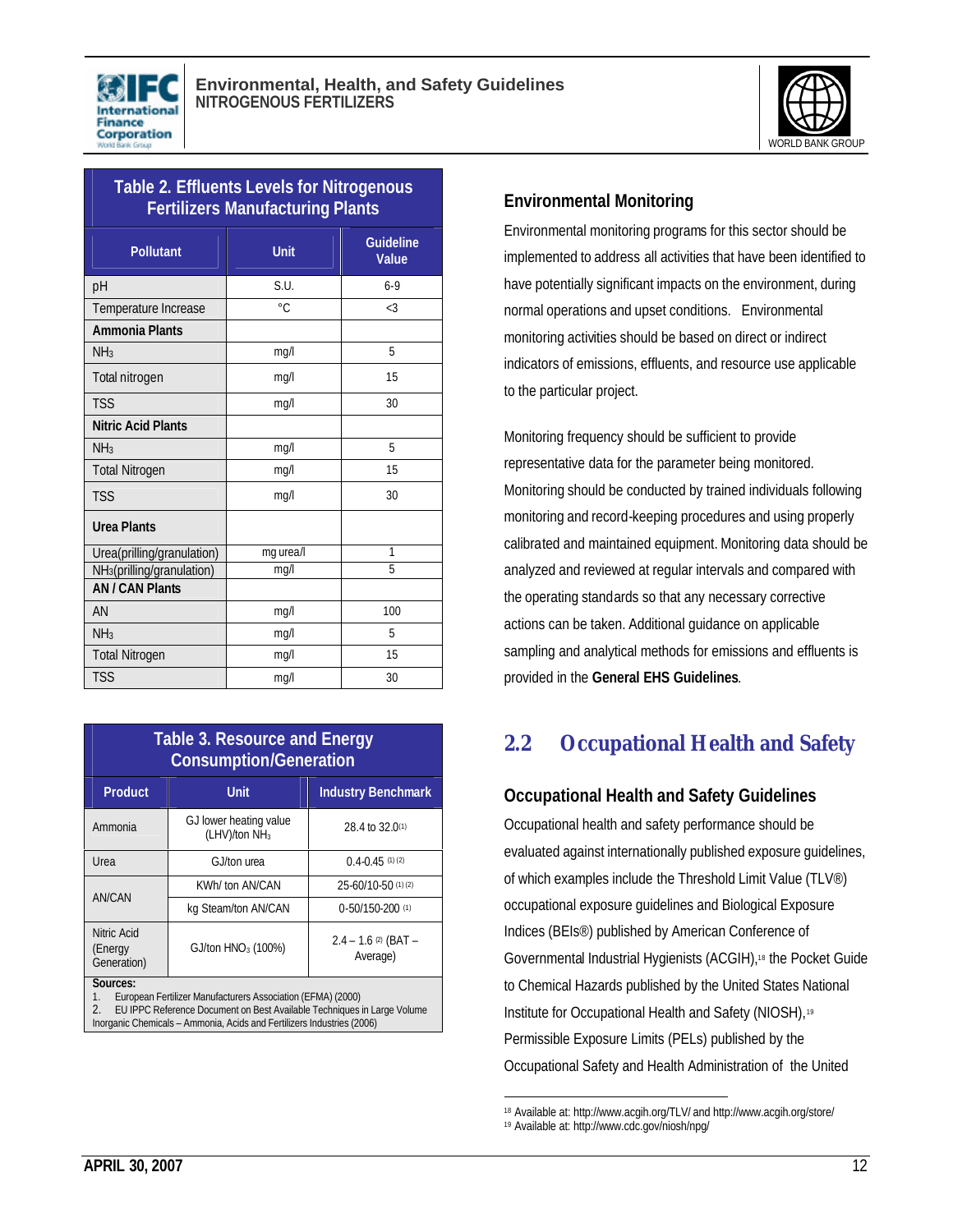



States (OSHA),<sup>20</sup> Indicative Occupational Exposure Limit Values published by European Union member states,<sup>21</sup> or other similar sources.

# **Accident and Fatality Rates**

Projects should try to reduce the number of accidents among project workers (whether directly employed or subcontracted) to a rate of zero, especially accidents that could result in lost work time, different levels of disability, or even fatalities. Facility rates may be benchmarked against the performance of facilities in this sector in developed countries through consultation with published sources (e.g. US Bureau of Labor Statistics and UK Health and Safety Executive)<sup>22</sup>.

# **Occupational Health and Safety Monitoring**

The working environment should be monitored for occupational hazards relevant to the specific project. Monitoring should be designed and implemented by accredited professionals<sup>23</sup> as part of an occupational health and safety monitoring program. Facilities should also maintain a record of occupational accidents and diseases and dangerous occurrences and accidents. Additional guidance on occupational health and safety monitoring programs is provided in the **General EHS Guidelines.**

 $\overline{a}$ 

<sup>20</sup> Available at:

http://www.osha.gov/pls/oshaweb/owadisp.show\_document?p\_table=STANDAR DS&p\_id=9992

<sup>21</sup> Available at: http://europe.osha.eu.int/good\_practice/risks/ds/oel/

<sup>22</sup> Available at: http://www.bls.gov/iif/ and

http://www.hse.gov.uk/statistics/index.htm

<sup>&</sup>lt;sup>23</sup> Accredited professionals may include Certified Industrial Hygienists,

Registered Occupational Hygienists, or Certified Safety Professionals or their equivalent.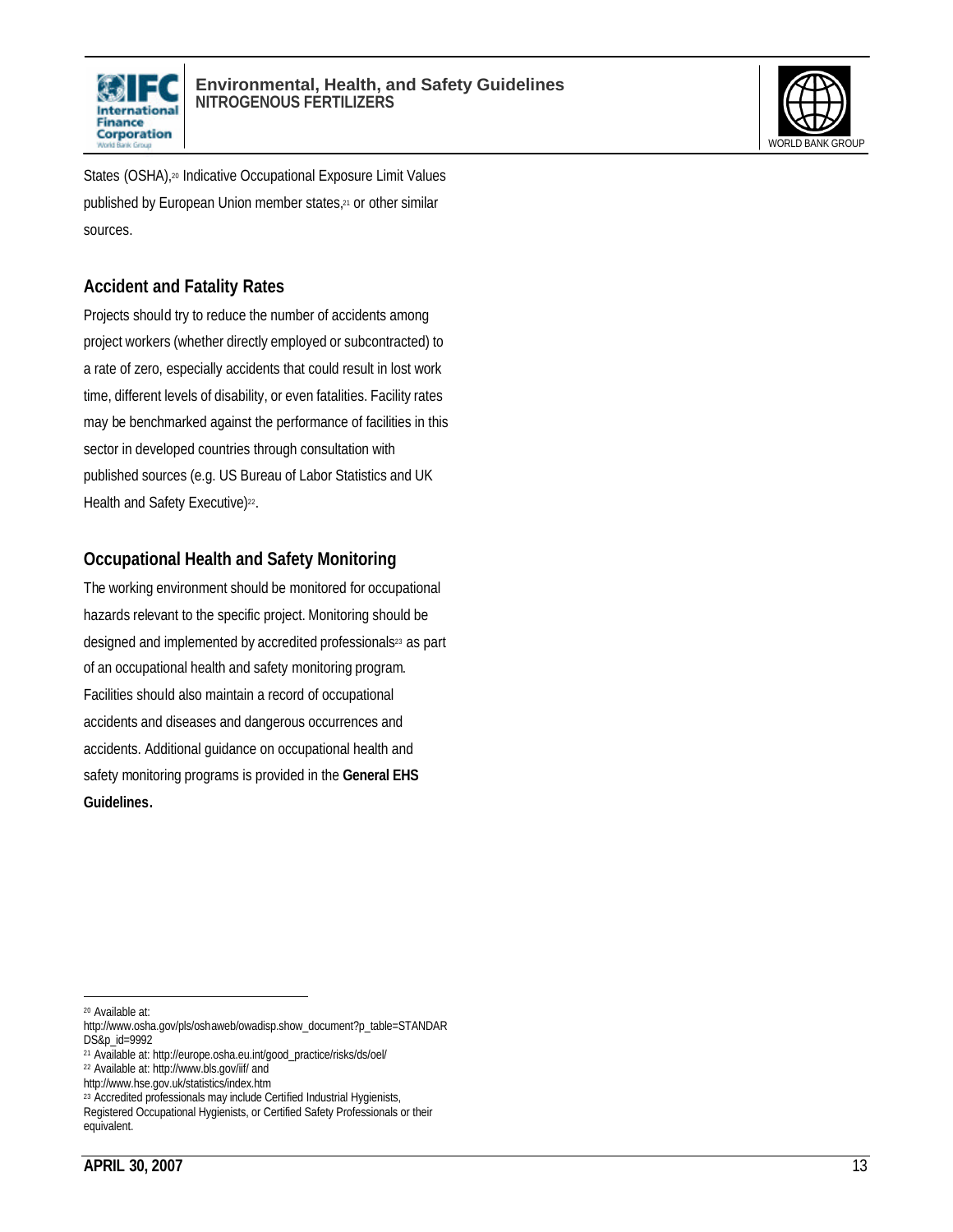



# **3.0 References and Additional Sources**

Australian Government, Department of the Environment and Heritage. 2004. Emission Estimation Technique Manual for Inorganic Chemicals Manufacturing. Version 2.0. Canberra:

European Commission. 2006. European Integrated Pollution Prevention and Control (IPPC) Bureau. Reference Document on Best Available Techniques (BAT) in Large Volume Inorganic Chemicals – Ammonia, Acids and Fertilizers. Final Draft. October 2006. Seville: EIPPCB.

European Fertilizer Manufacturers' Association (EFMA). 2004. Guidance for Safe Handling and Utilization of Non-Conforming Solid Fertilizers and Related Materials for Fertilizer Importers, Distributors and Merchants. Brussels: EFMA. Available at http://www.efma.org/publications

EFMA. 2003. Guidance for Safe Handling and Utilization of Non-Conforming Fertilizers and Related Materials for Fertilizer Producers. Brussels: EFMA. Available at http://www.efma.org/publications

EFMA. 2002. Recommendations for the Safe and Reliable Inspection of Atmospheric, Refrigerated Ammonia Storage Tanks. Brussels: EFMA. Available at http://www.efma.org/publications

EFMA. 2000a. Best Available Techniques for Pollution Prevention and Control in the European Fertilizer Industry. Production of Ammonia. Booklet No. 1. Brussels: EFMA. Available at http://www.efma.org/publications

EFMA. 2000b. Best Available Techniques for Pollution Prevention and Control in the European Fertilizer Industry. Production of Nitric Acid. Booklet No. 2. Brussels: EFMA. Available at http://www.efma.org/publications

EFMA. 2000c. Best Available Techniques for Pollution Prevention and Control in the European Fertilizer Industry. Production of Urea and Urea Ammonium Nitrate. Booklet No. 5. Brussels: EFMA. Available at http://www.efma.org/publications

EFMA. 2000d. Best Available Techniques for Pollution Prevention and Control in the European Fertilizer Industry. Production of Ammonium Nitrate and Calcium Ammonium Nitrate. Booklet No. 6. Brussels: EFMA. Available at http://www.efma.org/publications

EFMA. 1998. Guidelines for Transporting Nitric Acid in Tanks. Brussels: EFMA. Available at http://www.efma.org/publications

International Fertilizers Industry Association (IFA)/EFMA. 1992. Handbook for the Safe Storage of Ammonium Nitrate Based Fertilizers. Paris and Zurich: IFA/EFMA. Available at http://www.efma.org/publications

German Federal Ministry of the Environment, Nature Conservation and Nuclear Safety (BMU). 2002. First General Administrative Regulation Pertaining the Federal Immission Control Act (Technical Instructions on Air Quality Control – TA Luft). Bonn: BMU. Available at http://www.bmu.de/english/air\_pollution\_control/ta\_luft/doc/36958.php

German Federal Ministry for the Environment, Nature Conservation and Nuclear Safety (BMU). 2004. Promulgation of the New Version of the Ordinance on Requirements for the Discharge of Waste Water into Waters (Waste Water Ordinance - AbwV) of 17. June 2004. Berlin: BMU. Available at

http://www.bmu.de/english/water\_management/downloads/doc/3381.php

Intergovernmental Panel on Climate Change (IPCC). 2006. Special Report. Carbon Dioxide Capture and Storage, March 2006. Geneva: IPCC. Available at http://www.ipcc.ch/pub/online.htm

Kirk-Othmer, R.E. 2006. Encyclopedia of Chemical Technology. 5th Edition. New York, NY: John Wiley and Sons Ltd.

United Kingdom (UK) Environment Agency. 1999a. IPC Guidance Note Series 2 (S2) Chemical Industry Sector. S2 4.03: Inorganic Acids and Halogens. Bristol: Environment Agency. Available at http://www.environment-agency.gov.uk/

UK Environment Agency. 1999b. IPC Guidance Note Series 2 (S2) Chemical Industry Sector. S2 4.04: Inorganic Chemicals. Bristol: Environment Agency. Available at http://www.environment-agency.gov.uk/

UK Environmental Agency. 2004. Sector Guidance Note IPPC S4.03. Guidance for the Inorganic Chemicals Sector. Bristol: Environment Agency. Available at http://www.environment-agency.gov.uk/

United States (US) Environment Protection Agency (EPA). 40 CFR Part 60, Standards of Performance for New and Existing Stationary Sources: Subpart G—Standards of Performance for Nitric Acid Plants. Washington, DC: EPA. Available at http://www.gpoaccess.gov/cfr/index.html

US EPA. 40 CFR Part 418. Subpart B—Ammonia Subcategory. Washington, DC: EPA. Available at http://www.gpoaccess.gov/cfr/index.html

US EPA. 40 CFR Part 418. Subpart C—Urea Subcategory. Washington, DC: EPA. Available at http://www.gpoaccess.gov/cfr/index.html

US EPA. 40 CFR Part 418. Subpart D—Ammonium Nitrate Subcategory. Washington, DC: EPA. Available at http://www.gpoaccess.gov/cfr/index.html

US EPA. 40 CFR Part 418. Subpart E—Nitric Acid Subcategory. Washington, DC: EPA Available at http://www.gpoaccess.gov/cfr/index.html

US EPA. 40 CFR Part 418. Subpart F— Ammonium Sulfate Subcategory. Washington, DC: EPA. Available at http://www.gpoaccess.gov/cfr/index.html

US EPA. 40 CFR Part 418. Subpart G— Mixed and Blend Fertilizer Production Subcategory. Washington, DC: EPA. Available at http://www.gpoaccess.gov/cfr/index.html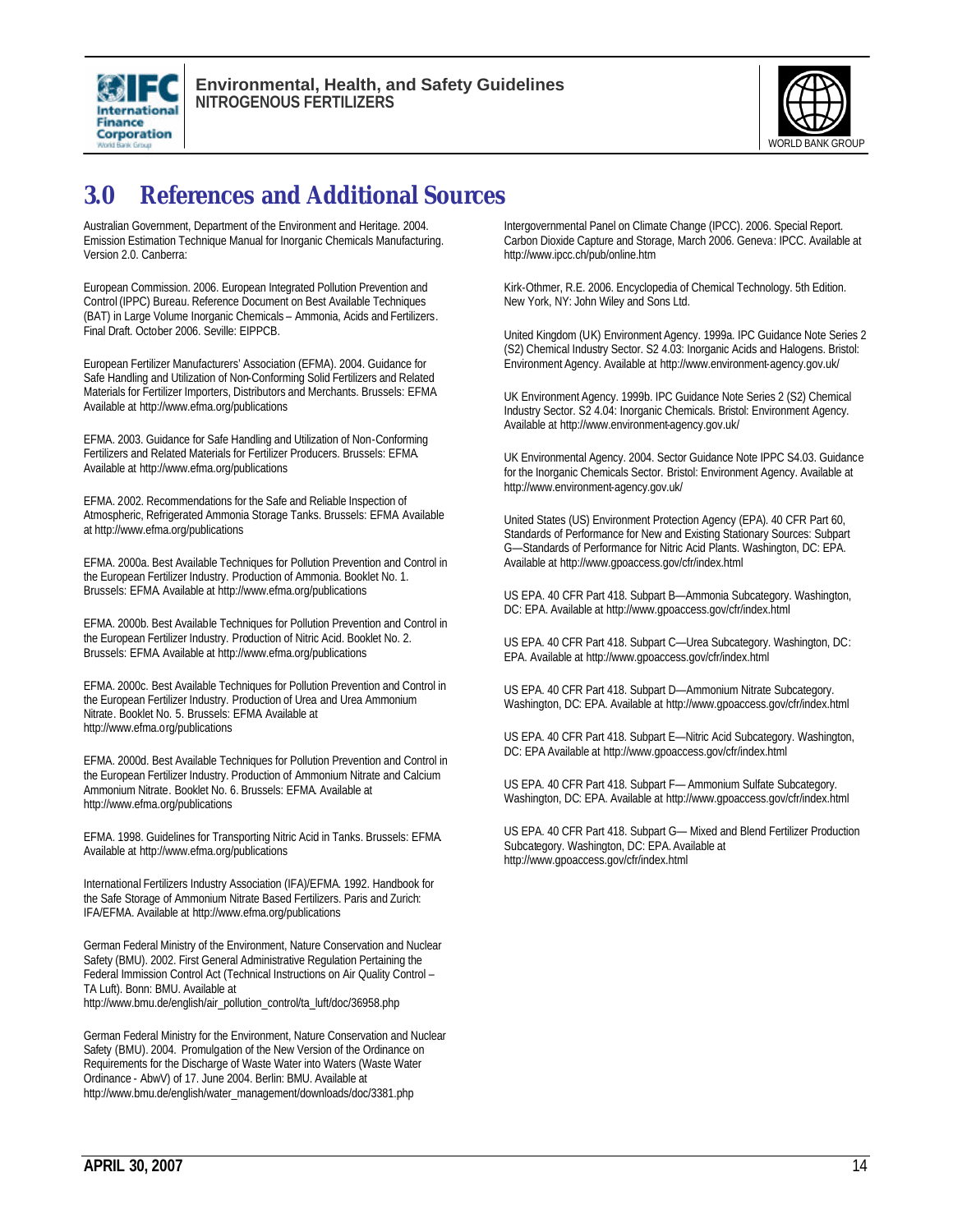



# **Annex A: General Description of Industry Activities**

Ammonia-based nitrogenous fertilizers manufacturing activities include the production of ammonia (NH3), urea, nitric acid (HNO3), ammonium nitrate (AN), calcium ammonium nitrate (CAN), ammonium sulfate and mixed nitrogen fertilizers, such as urea compounds (e.g., urea-ammonium sulfate (UAS), urea aluminum sulfate), obtained adding sulfur compound (ammonium sulfate or aluminum sulfate) to the urea melt, and urea ammonium nitrate (UAN) liquid fertilizers (28, 30 or 32 percent N).

#### **Ammonia**

Natural gas reforming with steam and air is the simplest and most effective method used to produce ammonia synthesis gas, and is commonly used by the industry.

Ammonia is produced by an exotermic reaction of hydrogen and nitrogen. This reaction is carried out in the presence of metal oxide catalysts at elevated pressure. Catalysts used in the process may contain cobalt, molybdenum, nickel, iron oxide/chromium oxide, copper oxide/zinc oxide, and iron. The ammonia product in liquified form is stored either in large atmospheric tanks at temperature of –33 degrees centigrade, or in large spheres at pressures up to 20 atmospheres at ambient temperature. The raw material source of nitrogen is atmospheric air and it may be used in its natural state as compressed air or as pure nitrogen from an air liquefaction plant. Hydrogen is available from a variety of sources such as natural gas, crude oil, naphtha, or off gases from processes such as coke oven or refineries.

Ammonia production from natural gas includes the following process steps: removal of trace quantities of sulfur in the feedstock; primary and secondary reforming, carbon monoxide shift conversion, removal of carbon dioxide, methanation, compression, ammonia synthesis, and ammonia product

refrigeration. Carbon is removed in the form of concentrated CO2, which can be used for urea manufacture or other industrial purposes to reduce its release to the atmosphere.

Another form of ammonia production is through partial oxidation of heavy fuel oil or vacuum residue. Two other nonconventional processes include:

- Addition of extra process air to the secondary reformer with cryogenic removal of the excess nitrogen
- Heat-exchange autothermal reforming<sup>24</sup>

Liquefied ammonia from production plants is used either directly in downstream plants or transferred to storage tanks. From storage, the ammonia can be shipped to users by road tanker, rail tank car, or ship. One of three methods are typically used for ammonia storage:

- Fully-refrigerated storage in large tanks with a typical capacity of 10,000 to 30,000 tons (up to 50,000 tons). The tanks can be single containment single-wall tanks with bunding, double containment tanks with two vertical walls, or full containment closed storage tanks with two walls;
- Pressurized storage spheres or cylinders with a capacity up to about 1,700 tons;
- Semi-refrigerated tanks.

#### **Urea**

 $\overline{a}$ 

The synthesis of urea involves the combination of ammonia and carbon dioxide at high pressure to form ammonium carbamate, which is subsequently dehydrated by the application of heat to form urea and water. The first step is fast and exothermic and essentially goes to completion under reaction conditions used

<sup>&</sup>lt;sup>24</sup> This process route is a recent technology which is under development and has some environmental advantage because of the reduced need for firing in the primary reformer and the potential to lower energy consumption.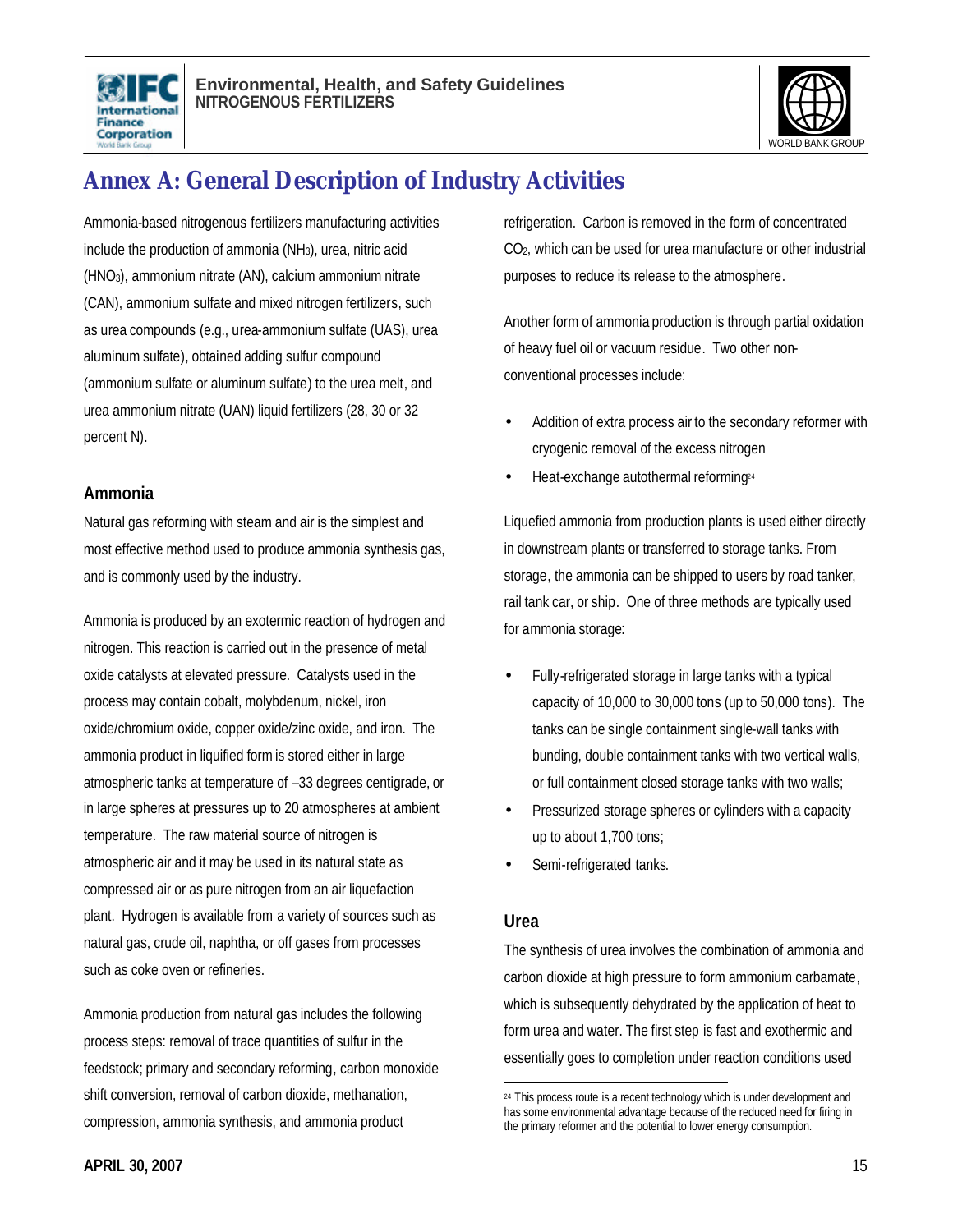



industrially. The second step is slower and endothermic, and does not go to completion. Conversion (on a CO<sub>2</sub> basis) is usually in the order of 50-80 percent and increases with increasing temperature and  $NH<sub>3</sub>/CO<sub>2</sub>$  ratio.

Two commercial stripping systems are used: one using CO<sub>2</sub> and the other using NH3 as the stripping gases. The urea solution arising from the synthesis/recycle stages of the process is subsequently concentrated to an urea melt for conversion to a solid prilled or granular product.

With the prilling technique, the concentrated (99.7 percent) urea melt is fed to a rotating bucket/shower-type spray head located at the top of the prilling tower. Liquid droplets are formed which solidify and cool on free fall through the tower against a forced or natural up-draft of ambient air. The product is removed from the tower base to a conveyor belt. Cooling to ambient temperature and screening may be used before the product is transferred to storage. Mean prill diameters typically range from 1.6-2.0 milimeters (mm) for prilling operations. Conditioning of the urea melt and "crystal seeding" of the melt may be used to enhance the anti-caking and mechanical properties of the prilled product during storage/handling.

With granulation, a less concentrated (95-99.7 percent) urea feedstock is used. The lower feedstock concentration allows the second step of the evaporation process to be eliminated and simplifies the process condensate treatment. This process involves the spraying of the melt onto recycled seed particles or prills circulating in the granulator. Air passing through the granulator solidifies the melt deposited on the seed material. Processes using lower concentration feedstock require less cooling air since some heat is dissipated from urea crystallization as additional water evaporates. Usually, the product leaving the granulator is cooled and screened prior to transfer to storage. Conditioning of the urea melt prior to spraying may also be used to enhance the storage/handling

characteristics of the granular product. Aqueous formaldehyde injection may be used for incorporation of formaldehyde in the final product as a conditioning agent at levels varying from 0.05 - 0.5 percent.

#### **Nitric Acid**

The production stages for nitric acid manufacture include the following: vaporizing liquid ammonia; mixing the vapor with air and burning the mixture over a platinum/rhodium catalyst; cooling the resulting nitric oxide (NO) and oxidizing it to nitrogen dioxide (NO2) with residual oxygen; and absorbing the nitrogen dioxide in water in an absorption column to form nitric acid. Larger-capacity plants normally have dual-pressure design (i.e., medium-pressure combustion and high-pressure absorption), while smaller plants may have combustion and absorption conducted at the same pressure. High pressure in the absorption column reduces the nitrogen oxide  $(NO<sub>X</sub>)$  emissions, although catalytic reduction is needed to meet commonly applied emission limits.

# **Ammonium Nitrate (AN) and Calcium Ammonium Nitrate (CAN)**

Ammonium nitrate (AN) is used extensively as a nitrogenous fertilizer, although it is also used as an explosive. Ammonium nitrate is produced by the reaction between gaseous ammonia and aqueous nitric acid. The production process comprises three main unit operations: neutralization, evaporation, and solidification (prilling and granulation). Neutralizers may be freeboiling vessels, circulating systems, or pipe reactors. Ammonium nitrate solution from neutralization may be used in various ways, in down-stream plants, sold as such and formed into solid ammonium nitrate by prilling or granulation. Ammonium nitrate is mixed with a solid filler, mainly calcium carbonate (limestone or dolomite), added prior to the formation of the droplets, when Calcium Ammonium Nitrate (CAN) is being produced.